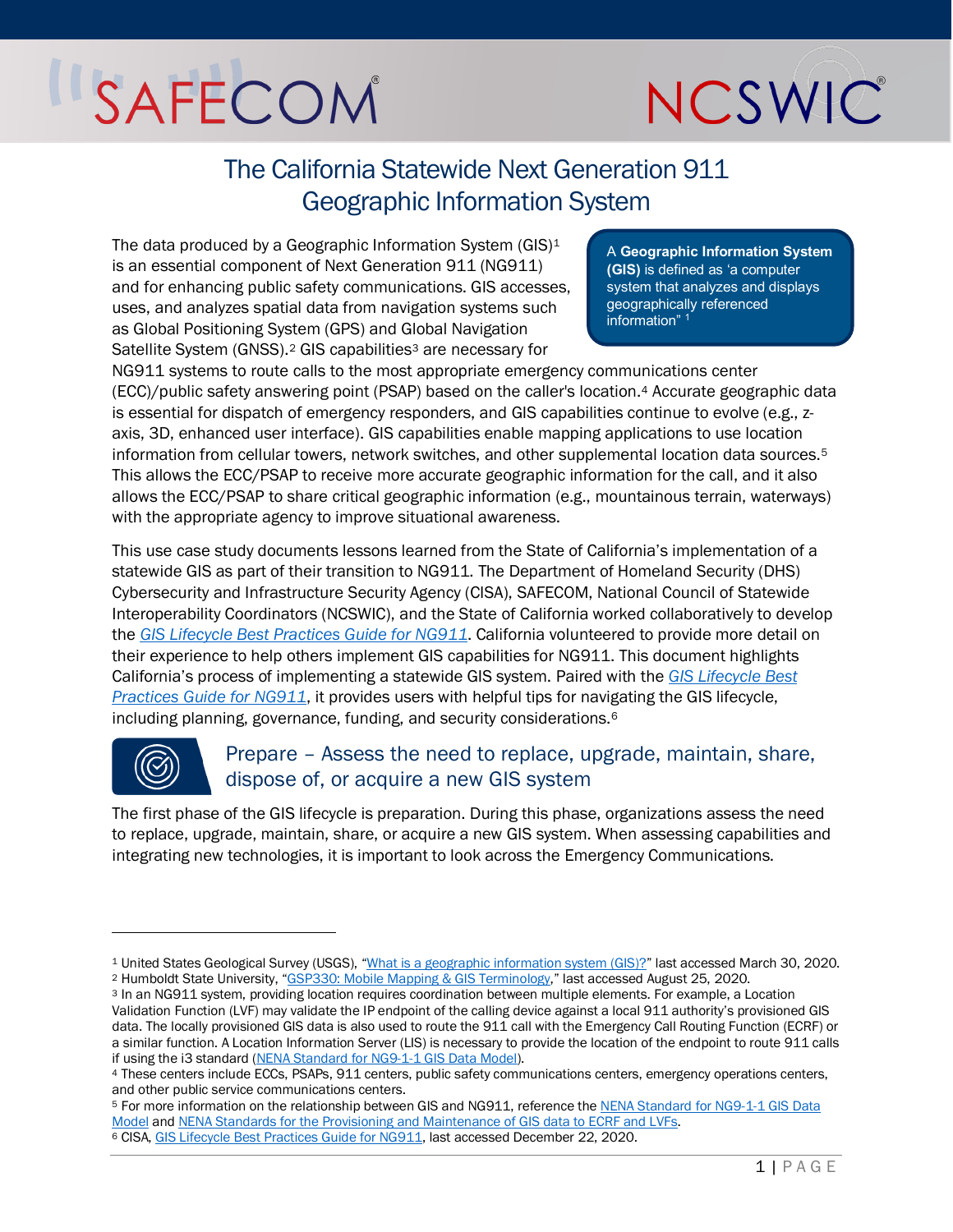

Ecosystem as defined in the [National Emergency Communications Plan](https://www.cisa.gov/publication/2019-national-emergency-communications-plan) to ensure capabilities are operable and interoperable across agencies and jurisdictions.[7](#page-1-0)

## $\overrightarrow{Q}$ . HELPFUL HINT: Conduct a cost-benefit analysis on maintaining selective routers

Recognizing the need to update their 911 system, the California 911 Branch developed an NG911 roadmap in 2010 to begin transitioning their analog 911 systems to digital and Internet Protocol (IP) based systems, known as NG911. California has made significant progress since then to transition to an NG911 system.[8](#page-1-1) The California Office of Emergency Services (Cal OES) began the process by conducting a cost-benefit analysis of their current system. Cal OES determined that the cost of maintaining selective routers and Automatic Number Identification (ANI) and Automatic Location Identification (ALI) databases outweighed the benefits of receiving the data. Further, transitioning to a NG911 system would improve the accuracy and resiliency of 911 services. Cal OES developed an NG911 plan that would not rely on any legacy 911 component. The NG911 system would include a Location Database (LDB) and an Emergency Call Routing Function (ECRF) that contained the geospatial data needed to route 911 calls.



### Plan – Create a project plan that aligns to all guiding documents

The second phase of the GIS lifecycle is planning. This phase involves collaborating with partners to develop a GIS implementation plan. It is recommended that organizations align the activities to overarching organizational missions and ensure that they are compliant with the organization's existing rules, regulations, and guidance. Establishing an implementation plan helps ensure a coordinated approach to implementing GIS capabilities to avoid deployment of disparate systems.

In preparation for transitioning to NG911 and implementing a statewide GIS system, California engaged with other state and local partners who had implemented GIS systems and were farther along in the NG911 transition process. Early engagement allowed them to learn about different models, requirements, and best practices. Cal OES also researched relevant federal, state, and local statutes and regulations, as well as industry standards. This allowed them to develop a plan that met the state's needs while aligning with applicable laws, regulations, and nationally recognized standards.

The Cal OES 911 Emergency Communications Branch (CA 911 Branch) developed a NG911 Transition Plan that outlined a phased approached for implementing NG911 capabilities across all ECCs/PSAPs in the state.<sup>9</sup> Cal OES also developed a NG911 GIS Plan white paper to help state and local agencies develop GIS plans in support of NG911. In California, 438 centers support more than 28 million calls over a diverse geographic landscape. During the planning process, Cal OES engaged with ECCs/PSAPs to ensure plans were inclusive of their needs.

#### HELPFUL HINT: Develop an implementation strategy or plan that outlines roles and responsibilities

The Cal OES NG911 implementation plan clearly defines roles and responsibilities for the state, ECCs/PSAPs, and NG911 vendors. Cal OES is responsible for overseeing the statewide network,

<span id="page-1-0"></span><sup>7</sup> DHS, [National Emergency Communications Plan,](https://www.cisa.gov/necp) last modified July 13, 2020.

<span id="page-1-1"></span><sup>8</sup> Cal OES, ["Next Generation 9-1-1 \(NG9-1-1\) in California,"](https://www.caloes.ca.gov/governments-tribal/public-safety/ca-9-1-1-emergency-communications-branch/ca-9-1-1-technology) last accessed August 3, 2020. 9 Cal OES, ["NG911 Transition Plans,](https://www.caloes.ca.gov/PublicSafetyCommunicationsSite/Documents/0001-Next%20Generation%209-1-1%20Transition%20Plans.pdf)" last accessed August 6, 2020.

<span id="page-1-2"></span>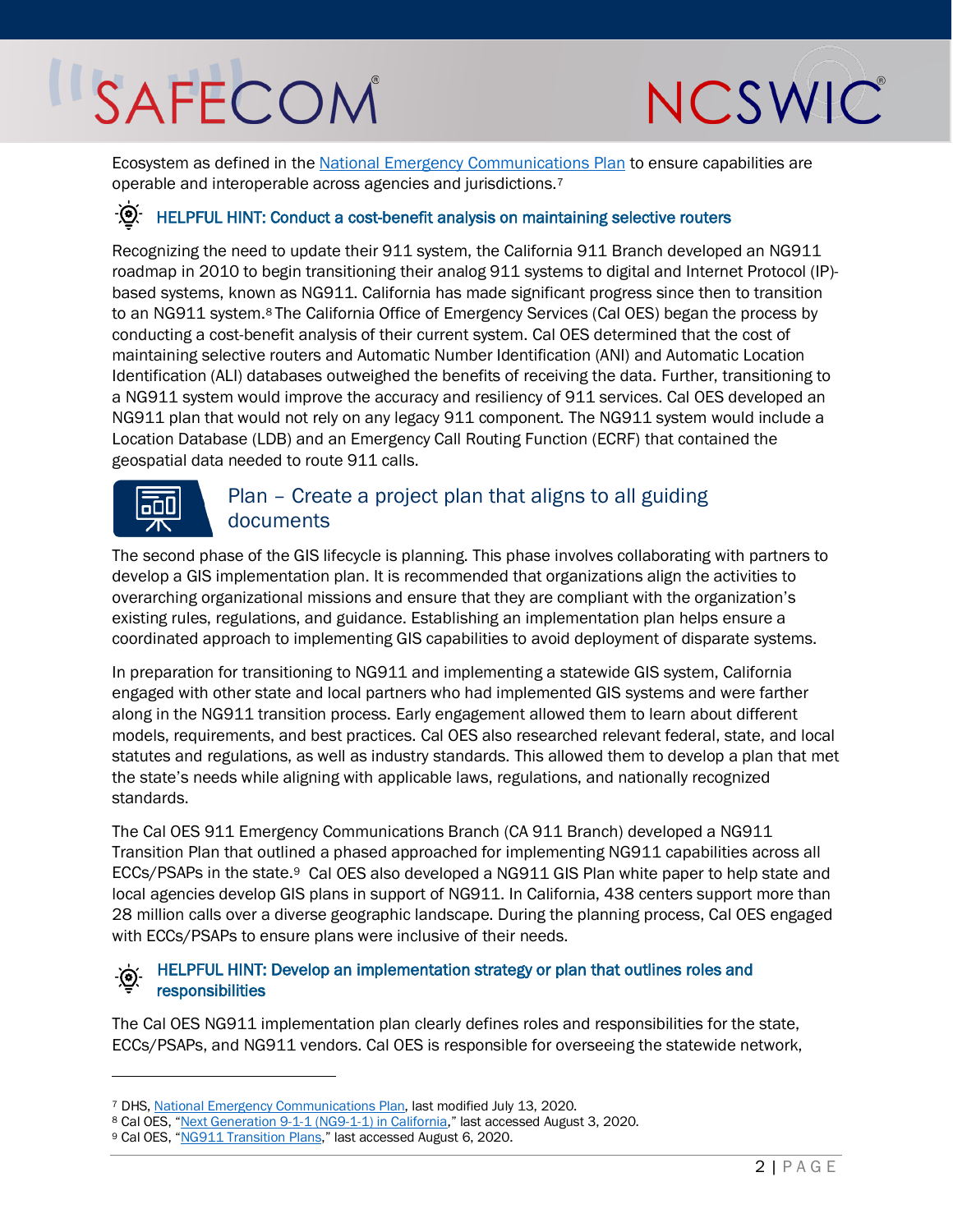

ensuring compliance with current statutes, regulations, and standards, and facilitating collaboration among ECCs/PSAPs and vendors. Local entities play an integral role in providing GIS data that informs the NG911 GIS dataset. Cal OES is responsible for validating and updating the state dataset.

#### <u>-၉</u> HELPFUL HINT: Establish a strong and transparent governance structure

Establishing a strong and transparent governance structure is critical to implementing and maintaining a GIS system. Gathering GIS data, including road centerlines, address points, and ECC/PSAP boundaries, requires close collaboration across state, local, tribal, and territorial stakeholders. Formalized governance structures establish common goals and provide a foundation for collaboration, planning, and operations among stakeholders.[10](#page-2-1) 

Cal OES implemented a strong governance structure that was inclusive of all partners, and developed formalized structures to facilitate the implementation of a statewide GIS system for NG911. Cal OES designated four regional NG911 Service Providers and one prime NG911 Service Provider. To provide operational input to the system, Cal OES established Regional Task Forces to ensure the efforts for each regional NG911 Service Provider aligned with the operational needs of the ECC/PSAP. Cal OES also leveraged the established 911 Advisory Board, County Coordinators, Regional Coordinators, Project Management Teams, a GIS Task Force, and a Long Range Planning Committee (LRPC).[11](#page-2-2)

California engaged with ECC/PSAP stakeholders across the 438 centers to ensure their needs were met. Through their engagement, Cal OES addressed liability concerns about sharing data and helped them understand the process. [Figure 1](#page-2-0) illustrates the Cal OES NG911 governance structure.



*Figure 1. Cal OES NG911 Governance Structure[12](#page-2-3)*

<span id="page-2-1"></span><span id="page-2-0"></span><sup>10</sup> Cybersecurity and Infrastructure Security Agency (CISA), [National Emergency Communications Plan \(NECP\),](https://www.cisa.gov/necp) last accessed August 9, 2020.

<span id="page-2-2"></span><sup>11</sup> Cal OES, ["NG911 Transition Plans,](https://www.caloes.ca.gov/PublicSafetyCommunicationsSite/Documents/0001-Next%20Generation%209-1-1%20Transition%20Plans.pdf)" last accessed August 6, 2020.

<span id="page-2-3"></span><sup>12</sup> California 911 Emergency Communications Branch[, Next Generation 9-1-1 Information & Collaboration Presentation,](https://www.caloes.ca.gov/PublicSafetyCommunicationsSite/Documents/0001-NextGeneration9-1-1InformationandCollaboration.pdf)  last accessed August 14, 2020.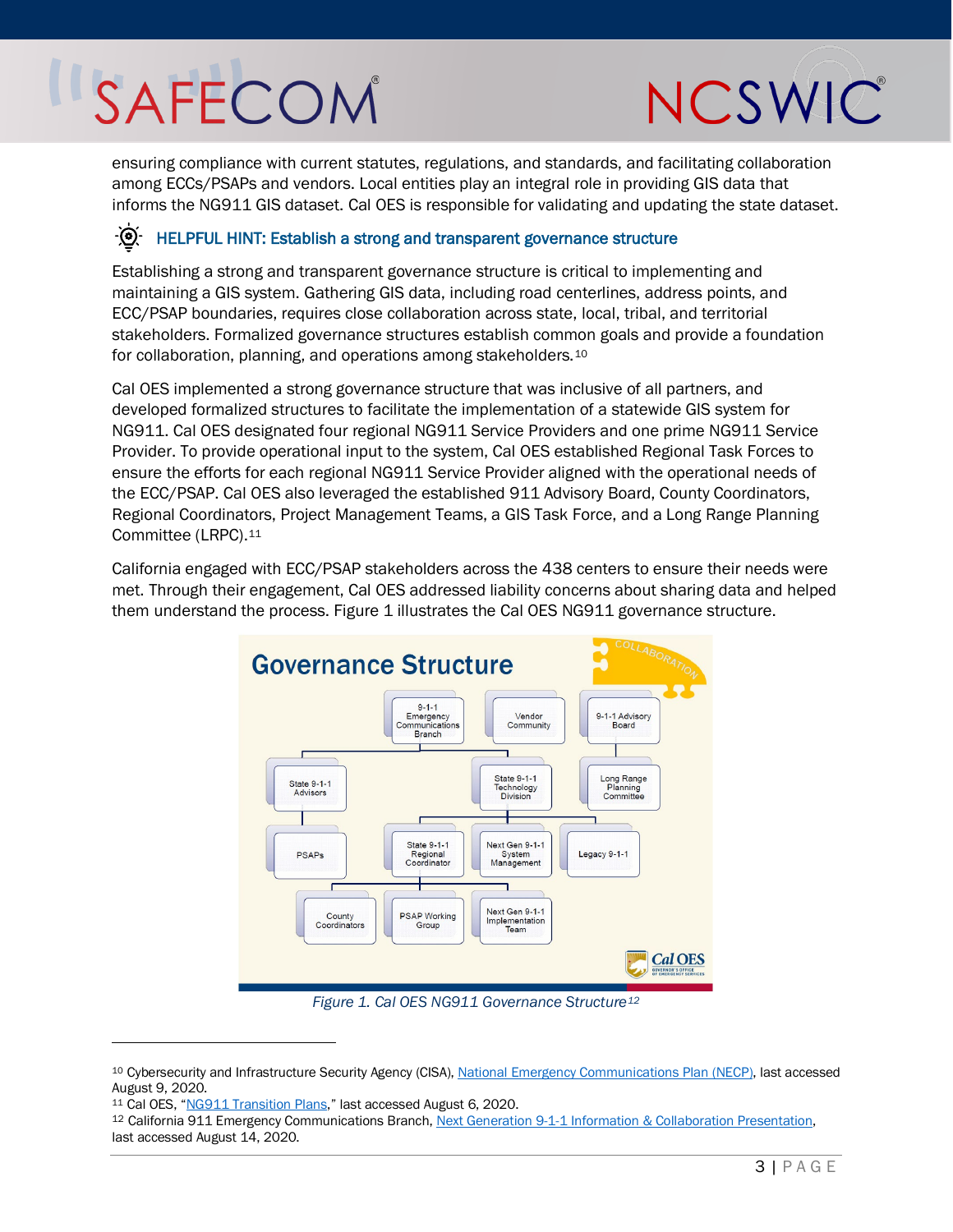



### Procure – Apply strategic funding method(s) that align to the GIS lifecycle

The third phase of the GIS lifecycle is procurement. During this phase, organizations collaborate with partners to identify GIS system requirements. Organizations may develop a request for proposal (RFP) to select a vendor for providing GIS capabilities. Alternatively, organizations may look to procure GIS capabilities through a state GIS office (if applicable) or by establishing intergovernmental agreements with a major city to expand their current GIS services.

#### HELPFUL HINT: Collaborate with partners to identify GIS system requirements  $-\bigcirc$

California has a large population of more than 39 million, spanning a diverse geographic region that includes mountains, waterways, and deserts. Cal OES engaged with a broad range of state and local stakeholders to identify GIS system requirements. Cal OES incorporated these requirements into their request for proposal (RFP) process to select a prime NG911 Service Provider and a GIS vendor. Incorporating state and local requirements into their RFP process helped ensure their GIS solution met the needs of all stakeholders– from rural areas to large urban cities.

#### HELPFUL HINT: Identify funding mechanisms to support the necessary transition,  $\cdot$   $\odot$ implementation, operations and maintenance, and/or sustainment of investment(s)

To account for the implementation and sustainment of their NG911 system, Cal OES established short-term and long-term funding models.<sup>[13](#page-3-0)</sup> Cal OES received funding through the state budget. Additionally, in 2019, the California Emergency Telephone Users Surcharge Act updated the State Emergency Telephone Number Account (SETNA) funding model to provide revenue for NG911 implementation.[14](#page-3-1) Cal OES selected to reimburse cities and counties for costs associated with collecting and maintaining GIS data needed to route 911 calls. When developing their funding model, Cal OES considered large cities and counties with lots of GIS data to collect and smaller jurisdictions with only a few addresses. Their funding policy clearly outlines what GIS-related expenditures are reimbursable by the state.



### Support, Maintain, and Sustain – Develop procedures to ensure the maintenance of GIS, including adding new GIS data and correcting GIS files

The fifth phase of the GIS lifecycle is to support, maintain, and sustain the NG911 GIS system. Software and security upgrades and system and equipment repair are two crucial elements during this phase. GIS data maintenance is another element that warrants regular examination and validation, and processes on data deconfliction must be followed. Agencies will have to determine if cloud data storage or data center storage, both of which need to address storage needs, data accessibility, and data protection, aligns with the strategic plan.

#### HELPFUL HINT: Incorporate mechanisms to protect and secure systems and data  $-\bigcirc$

GIS systems require maintenance to ensure accurate and reliable information. GIS data sets require continual updates and validation to address new building structures and other geographic changes.

<span id="page-3-0"></span><sup>13</sup> State of California 911 Operations Manual[, Next Generation 911 Geographic Information System \(NG911 GIS\) Call](https://www.caloes.ca.gov/PublicSafetyCommunicationsSite/Documents/012-ChapterXIGISFunding.pdf)  [Routing Funding Policy,](https://www.caloes.ca.gov/PublicSafetyCommunicationsSite/Documents/012-ChapterXIGISFunding.pdf) last accessed August 14, 2020.

<span id="page-3-1"></span><sup>14</sup> California Legislative Information[, SB-96 Emergency Telephone Users Surcharge Act,](http://leginfo.legislature.ca.gov/faces/billTextClient.xhtml?bill_id=201920200SB96) last accessed August 14, 2020.